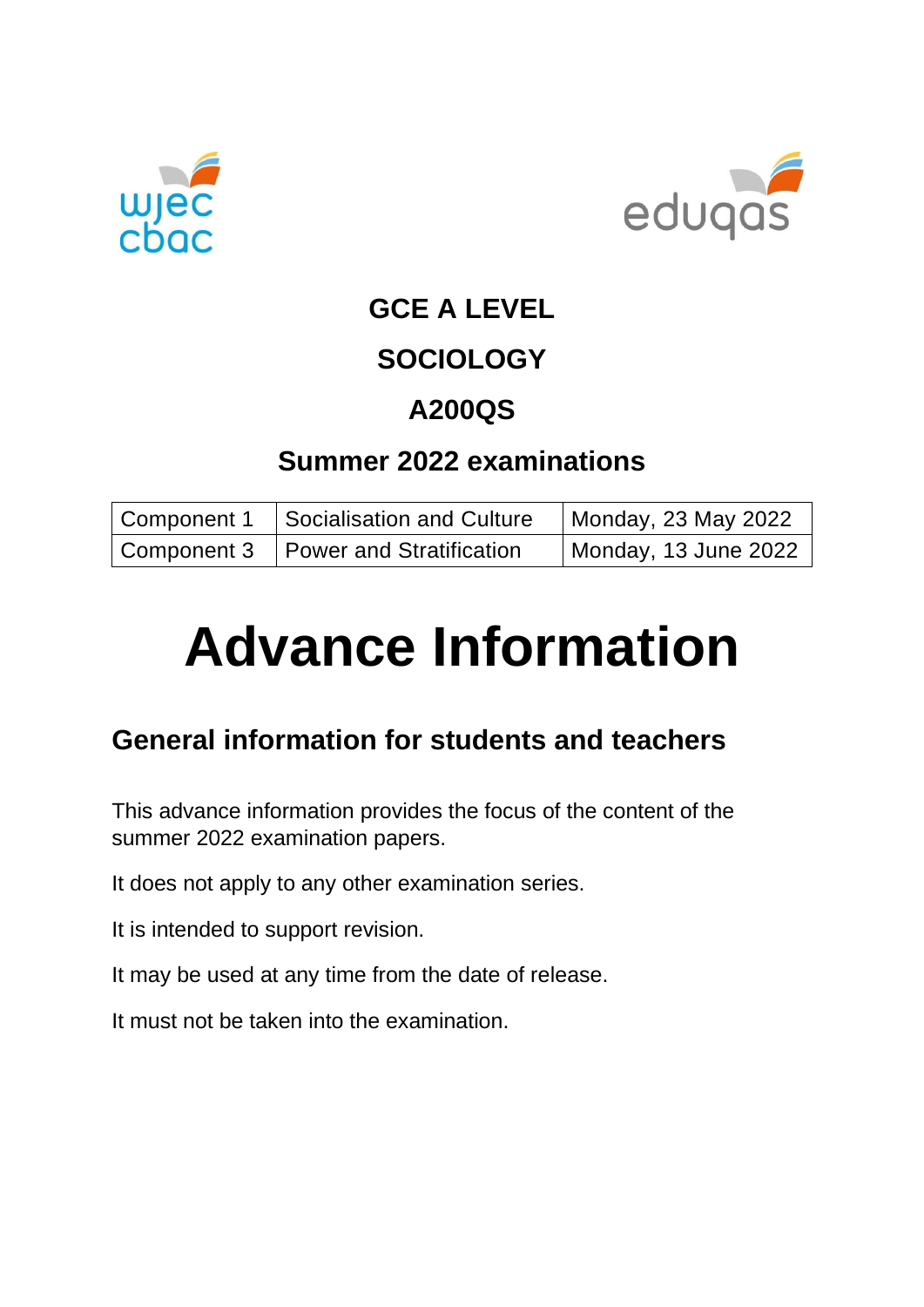## **Subject information for students and teachers**

A guidance document on advance information has been produced by The Joint Council for Qualifications (JCQ) on behalf of all awarding organisations. It can be found [here.](https://www.jcq.org.uk/wp-content/uploads/2021/10/Advance-Information-for-General-Qualifications-2021-22.pdf)

This advance information covers higher tariff questions (those worth more than 15 marks) in Component 1 and Component 3. Lower tariff questions (those worth up to and including 15 marks) and synoptic questions may assess content which is not identified in this advance information.

The following areas of content are suggested as key areas of focus for revision and final preparation, in relation to the Summer 2022 examinations.

The aim should still be to cover all specification content in teaching and learning.

#### **Component 1**

#### **Section A**

No advance information is provided for this section.

#### **Section B**

| <b>Content</b>             | <b>Focus of assessment</b>                                                                                                                                                                                                                                             |
|----------------------------|------------------------------------------------------------------------------------------------------------------------------------------------------------------------------------------------------------------------------------------------------------------------|
| Families and<br>Households | Family forms and diversity<br>$\bullet$<br>Relationships in families and households with reference to social<br>$\bullet$<br>change<br>Theoretical perspectives of families and households: functionalist,<br>$\bullet$<br>Marxist, feminist, postmodernist, New Right |
| <b>Youth Cultures</b>      | • Factors influencing the formation of youth cultures including the<br>media, economic changes, globalisation and the impact of class,<br>gender and ethnicity                                                                                                         |
|                            | The changing nature of youth culture and the growth of neo tribes<br>$\bullet$<br>Theoretical perspectives of youth cultures: functionalist, Marxist,<br>$\bullet$<br>feminist, postmodernist, interactionist                                                          |

#### **Section C**

| <b>Content</b> | <b>Focus of assessment</b>                                                                                                                                                                                                                                                                                                                                                                                                                                                                                                                          |
|----------------|-----------------------------------------------------------------------------------------------------------------------------------------------------------------------------------------------------------------------------------------------------------------------------------------------------------------------------------------------------------------------------------------------------------------------------------------------------------------------------------------------------------------------------------------------------|
| Education      | The role and function of education in contemporary society<br>$\bullet$<br>Patterns and trends of differential attainment and participation with<br>$\bullet$<br>reference to social class, gender and ethnicity<br>The influence of material factors, cultural factors and processes<br>such as labelling within the education system and in wider society<br>on patterns and trends in educational attainment<br>Theoretical perspectives of education: functionalist, Marxist<br>$\bullet$<br>interactionist, feminist, New Right, postmodernist |
| Media          | The role of the media in contemporary society including the effect of<br>$\bullet$<br>the media on audiences, the way that audiences use the media,<br>moral panics, new media and globalisation and models of media<br>effects<br>Ownership and control of the media including the role of media<br>professionals, news values, the content of the media,<br>newsworthiness and agenda setting<br>Theoretical perspectives of the media: functionalist, Marxist, neo-<br>$\bullet$<br>Marxist, feminist, postmodernist, pluralist                  |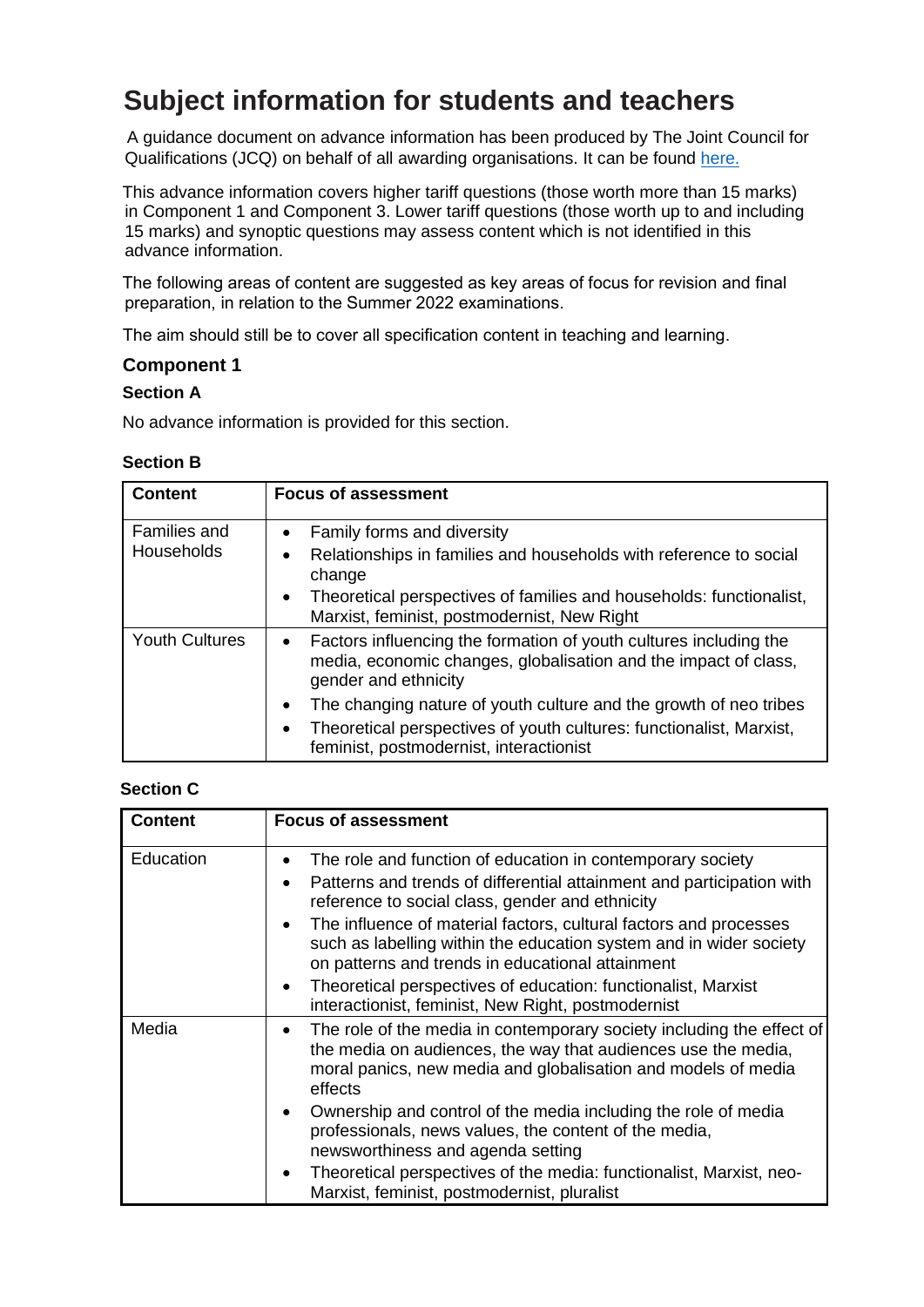| <b>Content</b> | <b>Focus of assessment</b>                                                                                                                                                                                                                                                                                                                                                                                                                                                                                             |
|----------------|------------------------------------------------------------------------------------------------------------------------------------------------------------------------------------------------------------------------------------------------------------------------------------------------------------------------------------------------------------------------------------------------------------------------------------------------------------------------------------------------------------------------|
| Religion       | The role and function of religion in contemporary society<br>$\bullet$<br>Patterns and trends of participation and religiosity with reference to<br>$\bullet$<br>social class, gender, ethnicity and age<br>Religious structures and organisations including churches,<br>$\bullet$<br>denominations, new-age movements, new religious movements,<br>fundamentalism and secularization<br>Theoretical perspectives of religion: functionalist Marxist, neo-<br>$\bullet$<br>Marxist, feminist, Weberian, postmodernist |

## **Component 3**

### **Section A**

No advance information is provided for this section.

### **Section B**

| <b>Content</b>                  | <b>Focus of assessment</b>                                                                                                                                                                                                                                                                                                                                                                                                                                                                                                                                                                                                                                                                                                             |
|---------------------------------|----------------------------------------------------------------------------------------------------------------------------------------------------------------------------------------------------------------------------------------------------------------------------------------------------------------------------------------------------------------------------------------------------------------------------------------------------------------------------------------------------------------------------------------------------------------------------------------------------------------------------------------------------------------------------------------------------------------------------------------|
| Crime and<br>Deviance           | patterns of the social distribution of crime and deviance related to<br>$\bullet$<br>social class, gender, ethnicity and age<br>measuring crime; official government statistics including police<br>statistics and the British Crime Survey, victim studies and self-report<br>studies and the impact of contemporary social policies on crime<br>rates<br>theories and explanations of crime and deviance: functionalist,<br>٠<br>Marxist, neo-Marxist, interactionist, right and left realism,<br>postmodernist, feminist, sub-cultural                                                                                                                                                                                              |
| Health and<br><b>Disability</b> | official statistics and patterns and trends of the social distribution of<br>$\bullet$<br>health and illness related to social class, gender, ethnicity and age<br>explanations for patterns and trends in the distribution of health and<br>$\bullet$<br>illness including artefact, self-selection, cultural, material and<br>inequalities in access to and provision of health care in the UK<br>definitions and the social construction of health, illness and<br>disability; medicalisation, the role of health professionals and the<br>impact of health policies on their role<br>theories and explanations of health and disability: functionalist,<br>٠<br>Marxist, interactionist, feminist, postmodernist, biomedical model |
| Power and<br><b>Politics</b>    | explanations of the distribution of political participation including<br>$\bullet$<br>partisan de-alignment, class, gender, age and ethnicity<br>the role of political organisations including pressure groups, parties,<br>$\bullet$<br>new social movements, anti-capitalist and anti-globalisation<br>movements in policy making and the democratic process<br>theories and explanations of power and politics: functionalist,<br>$\bullet$<br>Marxist, neo-Marxist, postmodernist, Weberian, pluralist, elite<br>theories                                                                                                                                                                                                          |